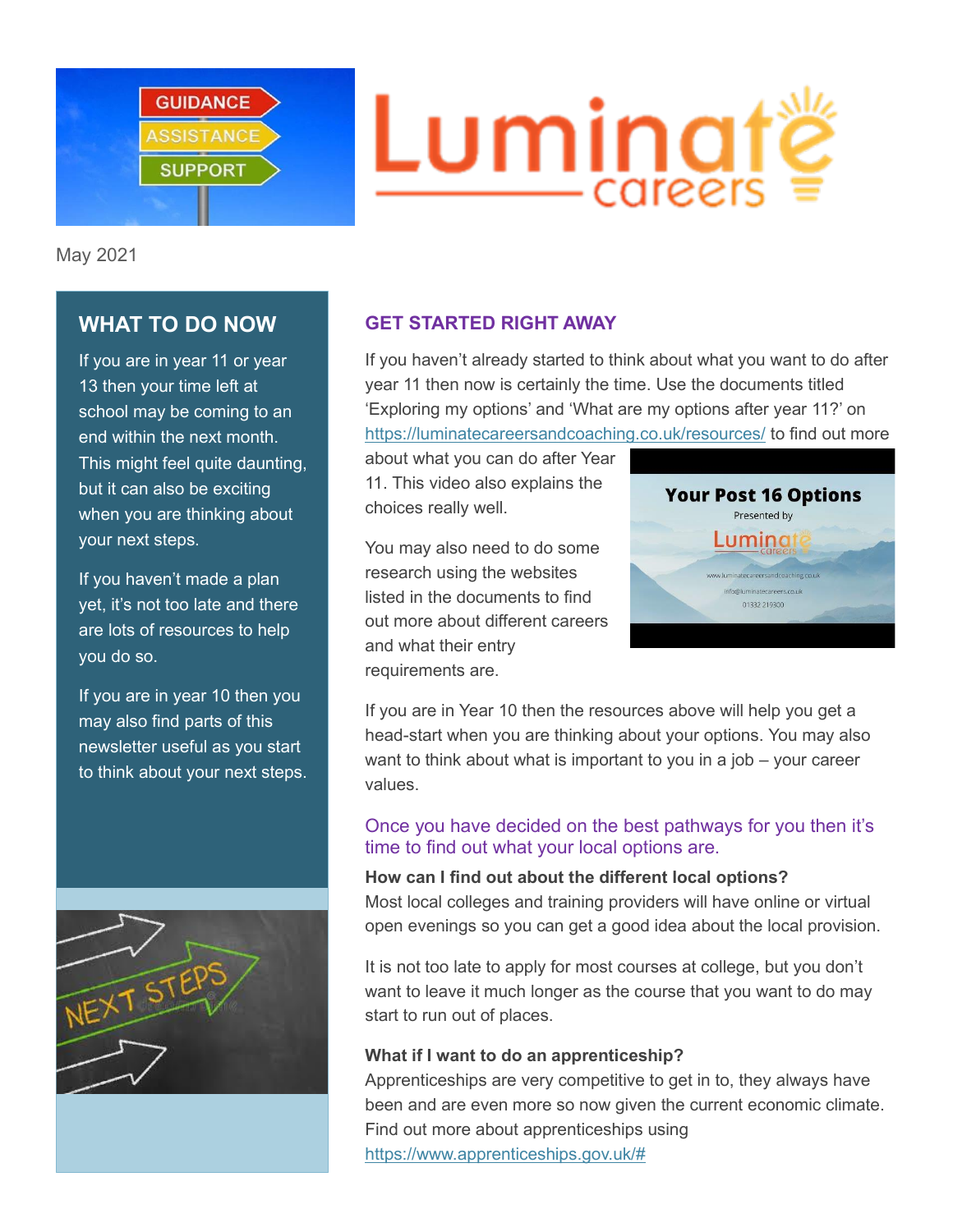We also have information about applying for apprenticeships on our website<https://luminatecareersandcoaching.co.uk/resources/>

You can start an apprenticeship any time after the official school leaving date which is the last Friday in June.

#### **What if I want to go to 6th Form?**

Most school 6<sup>th</sup> forms will have had their closing dates already, if you do really want to go to a school  $6<sup>th</sup>$  form then it would be a good idea to find out what the procedures are for applying on GCSE results day.

#### **What if I have changed my mind?**

It may be that you have applied and been offered a conditional place somewhere, but you are now having



second thoughts. That is fine but try to think about why you might be having those second thoughts. This video on the Careers Derby You Tube channel might help you think about this - [https://youtu.be/0f2aG\\_4bKz0](https://youtu.be/0f2aG_4bKz0)

There's also lots more useful videos on a whole range of topics on the Careers Derby You Tube channel, from interview tips to employer information, to information on clearing and loads more.

#### **Do I need a back-up plan?**

We would always advise considering a back-up plan just in case you do not get into your preferred choice. Unless you have an unconditional offer for after year 11 then spend some time thinking about what you would do if your first-choice plan does not come to fruition. Remember you can apply for more than one course at college and to more than one college or  $6<sup>th</sup>$  form.

#### **What if I do not want to do anything?**

If you are in year 11 then I am afraid that this is not an option; the government requires that all students stay in some form of education or training until they are 18.

## **RESEARCHING SECTOR AREAS**

It is a good idea to find out information about the job sector that you are interested in. Websites such as Unifrog, icould, Career Pilot and Prospects can help with that.

Start Profile and D2N2 have also put together information on local opportunities <https://d2n2.startprofile.com/page/home-page>

There's also lots of information online including online work experience and real-life stories on You Tube such as this one from [Changing Education.](https://www.youtube.com/watch?v=_J9pTBi19HI&list=PLTO-tXNNGLzQXEaVpgPjYIN7n3a4IiniB&index=2&t=0s) Springpod, Speakers for Schools and Medic Mentors are also offering a whole host of online work experience to enable you to get a better idea about the world of work.



SOMETIMES THE BEST PLAN YOU CAN HAVE IS TO BE OPEN TO NEW ONES